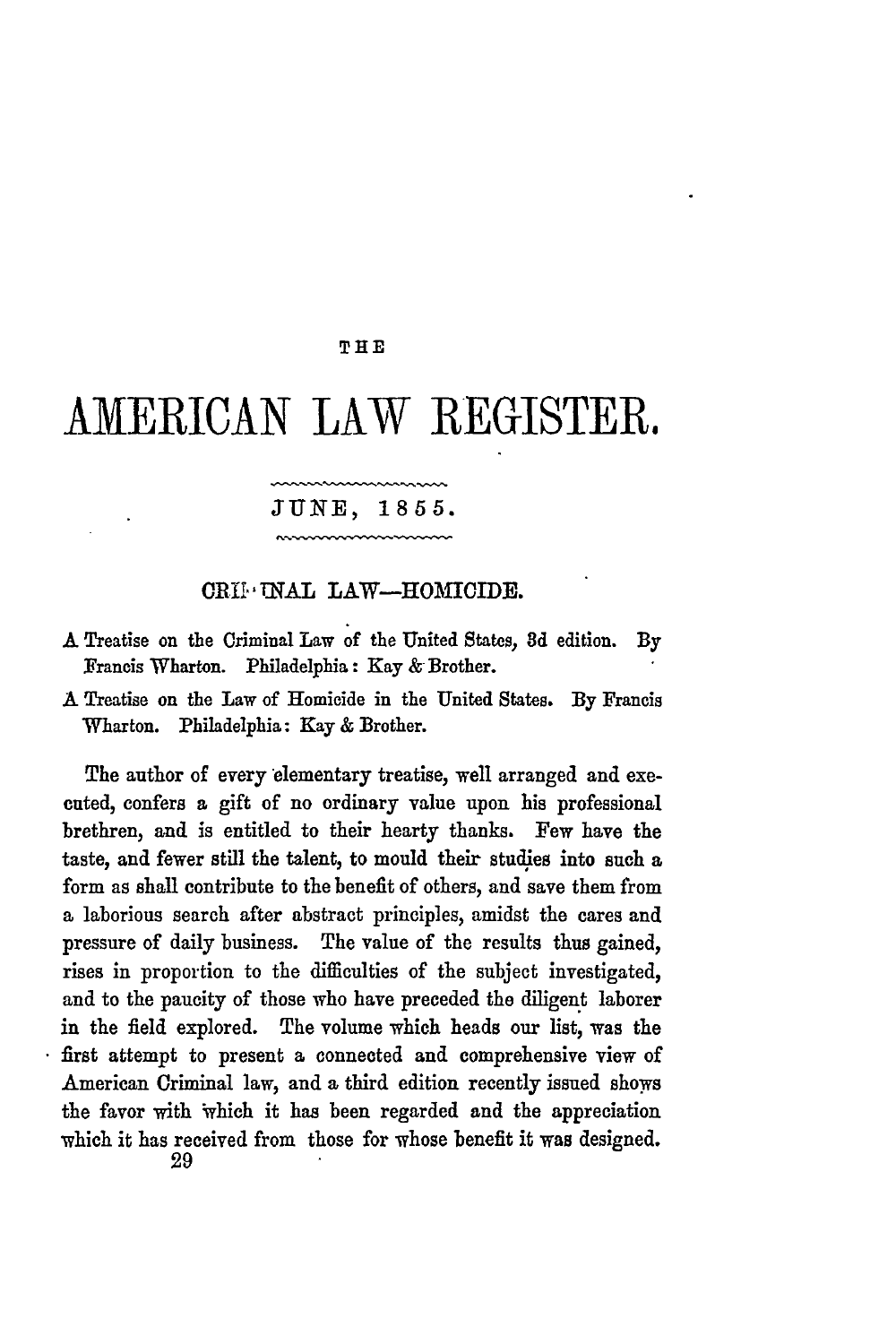As it has thus stood the test of examination **by** the practitionef and the student, it would seem almost superfluous to attract further attention towards it, or to attempt an analysis of its contents-and yet, when the second volume under consideration is for the first time presented to the public, it would appear a proper occasion for exhibiting the claims of both to professional regard. Whilst the peculiar branches of jurisprudence which form the contents of these volumes, are not selected **by** the great majority of lawyers as those in which they desire to practice, and the civil rather than the, criminal courts are more usually chosen for the transaction of business, **a** knowledge of the criminal department of the science in its general features, is necessary in correctly instructing clients in the various matters presented **by** them for advice in the usual routine of professional life. **A** choice of remedies when either forum is opened for redress, becomes a matter involving no little responsibility, and **by** a correct and logical discrimination 'great perplexity may **be** avoided, whilst the means to be attained may be reached with more facility than where the knowledge is confused and uncertain. The conflicts between the two jurisdictions frequently involve technical rules and nice shades of distinction, and although the treatise on criminal law may not be needed to assist in the conviction or defence of a malefactor, its presence is always necessary, and the aid which it affords is **by** no means of a trivial character to every one who is engaged in constant practice.

Under our peculiar political constitutions, the law of this country bearing upon crimes has been essentially modified from that of England. Indeed, so great are the variations, that in some respects it may almost be deemed a system of a different character, except as to the great leading outlines common to both. It has acquired form under the hands of those who have administered justice amongst **us,** during and since our colonial condition, who in departing from the laws and usages of the, mother country in many important particulars, whilst they have avoided giving immunity to crime, have greatly modified the rigor and severity of the British common and statute law, and in many cases extricated them both from the tech-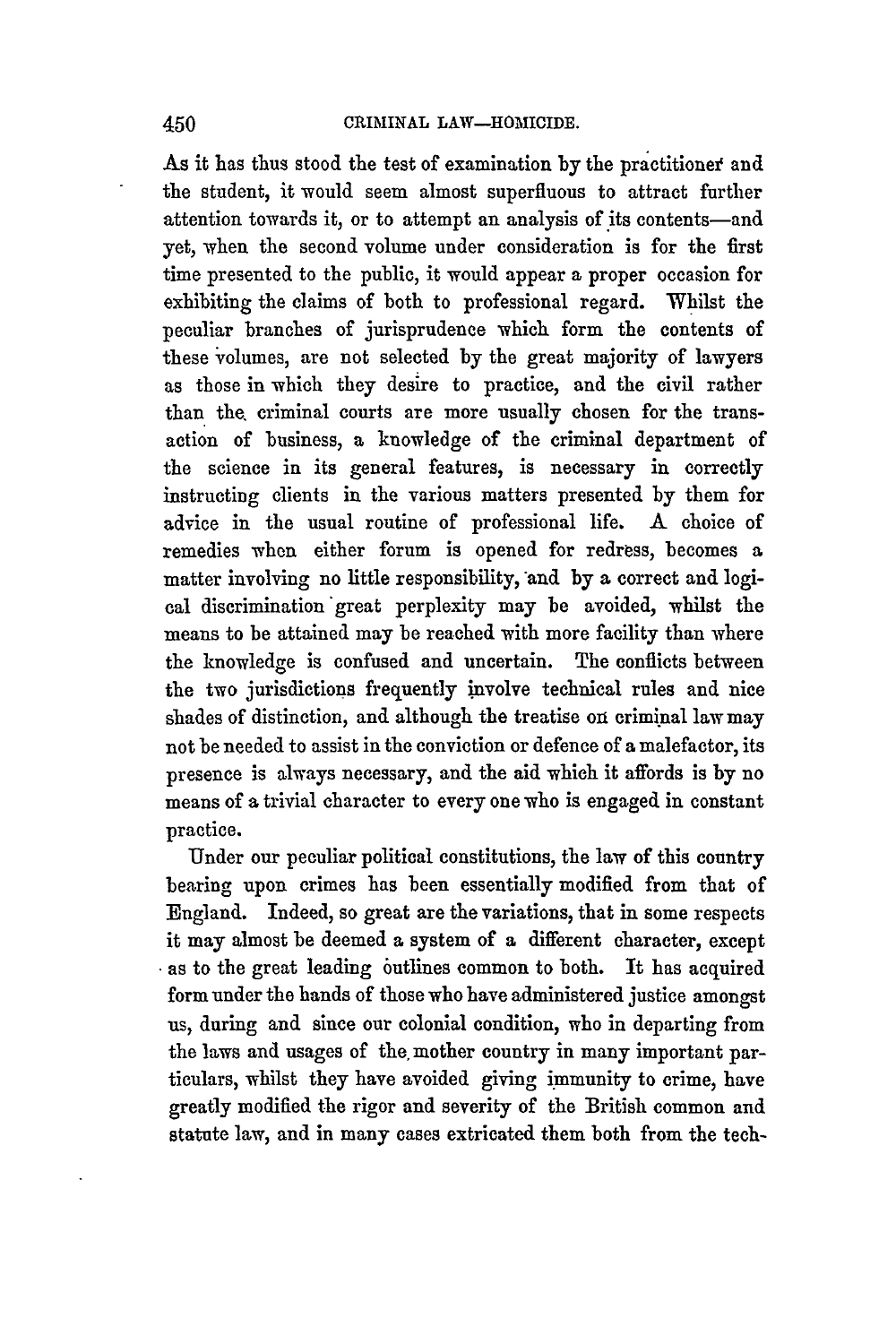nical difficulties in which they were formerly involved. Our own State has contributed towards attaining this result, and we notice that our author, in his preface to the Law of Homicide, has rendered an appropiiate tribute to the learning and judicial abilities of one, who possessed (whatever defects he may have had,) a master mind, and adorned, **by** eminent, well digested and well arranged learning, the station he so long occupied. Judge King, the former President of the Judicial District composed of the now city of Philadelphia, commended himself to all who practiced before him as an accurate lawyer, who with great readiness detected the existing impediments in every controversy he was called upon to determine, and seldom failed to apply the key which unlocked its difficulties. His eminence in the criminal department of his Court was always conceded, and his learning and ability have, made **a** deep impression upon that branch of the law in our whole country.

The arrangement of both the works under consideration is admirable and lucid. The student is led **by** easy gradations, from the consideration of primary and elementary matters to the difficult and complex questions presented in the various subjects treated. The doctrines and positions assumed are elaborated with great care, and fortified **by** numerous cases which are skillfully inserted into the text, and also referred to in the notes. The duties devolving upon those who must necessarily be employed in the detection of crime, and- in arranging the proofs which are requisite to put the case fairly before the court and jury, as well for the protection of the criminal as the furtherance of justice, are accurately stated, **and** a general knowledge of their great leading principles on the part of those whose duty it is, **by** a **close** inspection of suspicious circumstances, to fasten the probability of guilt upon the individual in whom they seem to meet, would obviate much of the uncertainty which is sometimes produced in consequence of their omission through ignorance. We extract from the first volume the mode in which the author illustrates the application of the system of indicatory tests used **by** the civil law to our own common law practice.

**"In** the indications which tend to direct suspicion against a person, there is a distinction between those which are important for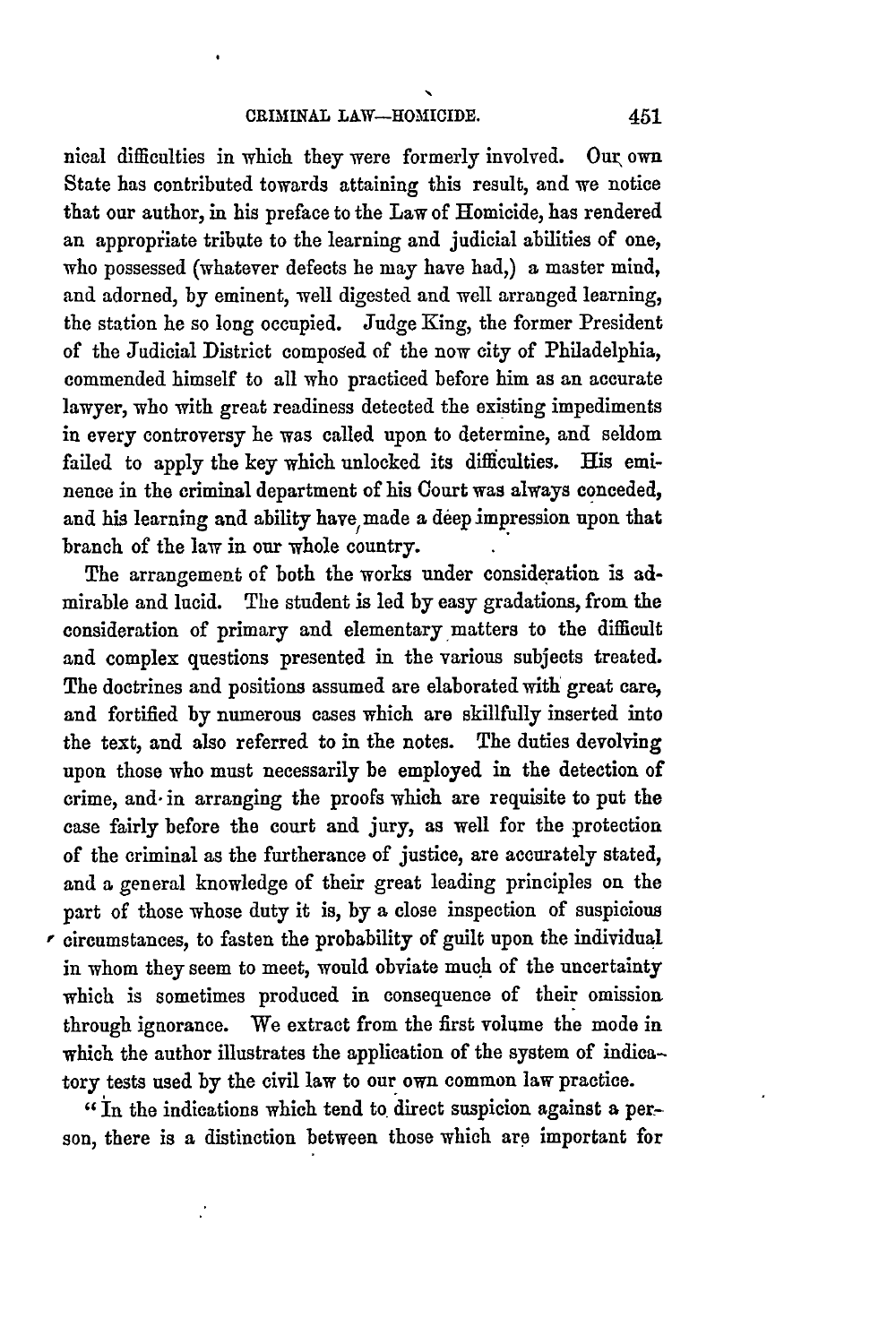the information of the prosecuting officer, and those which authorize him in taking steps for an inquest. The former class, which would authorize him to make inquiries, **to** cause **a** person to be closely watched, or even examined without a formal charge, comprise those derived from facts which, without having a particular reference to the special crime committed, tend to show an inclination to the perpetration of offences such as the one under consideration. While it is clear such tendencies or inclinations are inadmissible on trial before **a** court and jury, it is proper that they should become the subject of investigation, not only for the purposes of the general policy of an arrest, but to enable the prosecution, should character be put in evidence **by** the defence, properly to rebut it. It will simplify the search after these indications, for.the officer to inquire: 1st, what facts lead to the supposition that a particular person was the criminal; **2d,** what facts concern the effects of the crime; or, **3d,** what facts appear as necessary conditions of the perpetration, and apply to a particular person. Indications falling under the first subdivisions are: (1) the particular interest a person has in the perpetration of the act, **by** reason of the advantages accruing to him from the crime, as, where the, accused was the heir at law of the deceased, and in impoverished circumstances, or where he had previously secured **a** will in which he was legatee, or where certain articles, especially documents, are stolen, which are only valuable to a particular person **;** (2) threats previously uttered of the crime subsequently committed, or a similar one; **(3)** preparations made for the act, **by** procuring or fitting for use the necessary instruments; **by** narrow inquiries into circumstances, e. **g.,** the road which the deceased was expected to take, the knowledge of which was indispensable, or greatly auxiliary to the execution of the purpose, **by** practice in the arts **by** which the deed must have been done, or, repeated attempts to imitate handwriting, in cases of forgery, or repeated practice with fire-arms, or other murderous weapons, in cases of homicide, or **by** preparatory arrangements to commit the crime or to escape detection, as **by** alluring a person to a distant place where a murder or robbery could be committed.

**" 2d.** Among the most significant effects of the crime are **: (1)**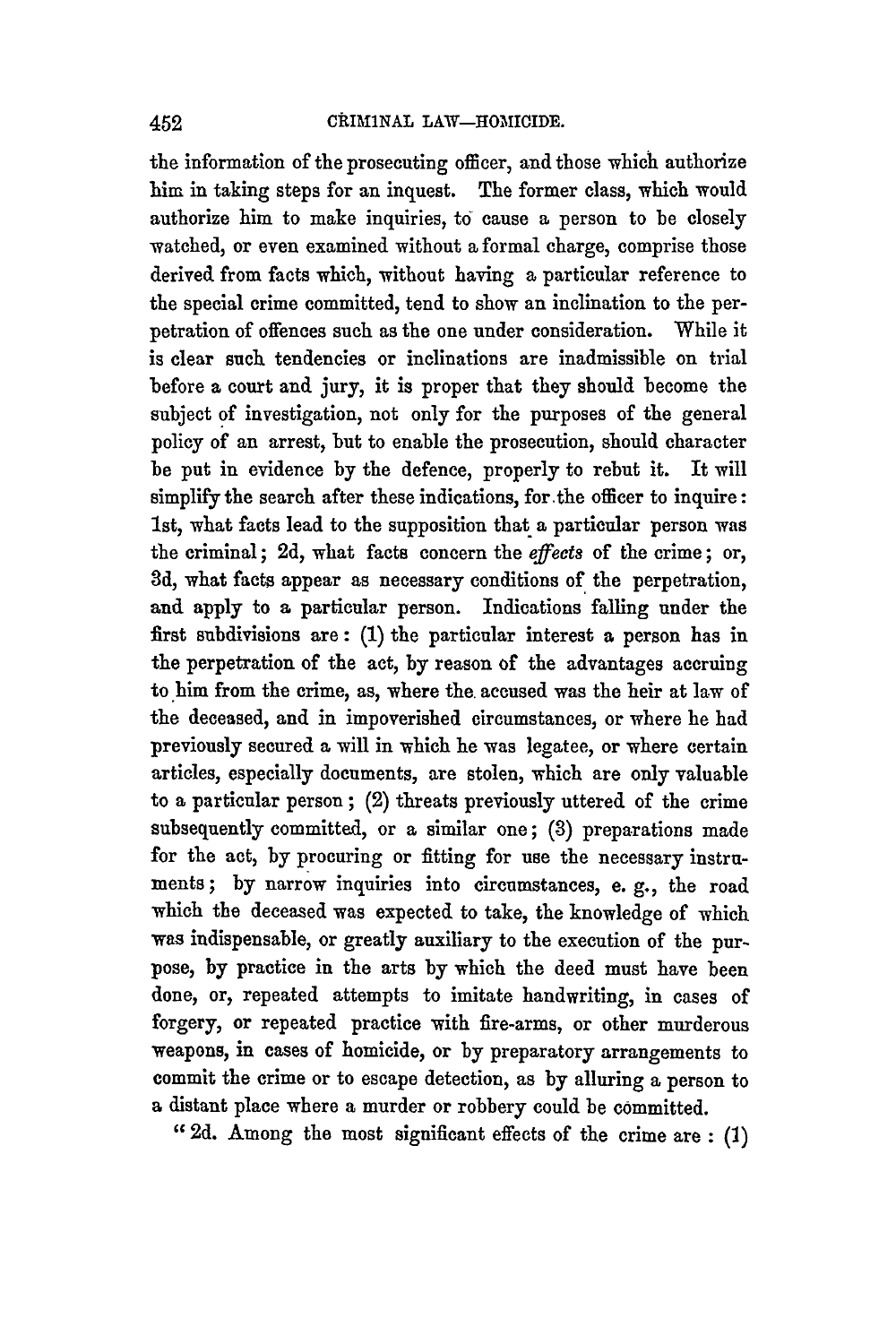marks on the person which may be accounted for **by** the commission of, or participation in the crime, as, stains of blood on his clothes, or wounds given **by** the victim in self-defence, as, for instance, where the wounded man says he bit his assailant in the arm, and the arm is found to have been bitten, and where the prosecutor struck the robber on the face with a key, and the mark of the wards was afterwards identified there; (2) the possession of the articles known to have been removed when the act was perpetrated, especially where their possession is attended with peculiar care or anxiety in hiding or keeping them, or with uneasiness in the behavior of the possessor, as, for instance, an endeavor to sell the article at any price; **(3)** intentional removal or destruction of the trace of the crime at particular places; (4) anxious inquiries into the crime, and the judicial measures against the guilty party, or into the suspicious current; **(5)** disclosures of circumstances which could be known only to one acquainte I with the particulars of the crime, especially, boasts of the comm **io.** of the deed; **(6)** attempts to compound the matter with the injured party, or to remove suspicion, or to mislead those occupied with the investigation; **(7)** uneasy deportment, justifying the supposition of a guilty conscience; (8) flight, to which no proper or reasonable motive can be assigned.

**"3.** The indications derived from the conditions of the crime are such as, **(1)** presence of the accused at the place at the probable time that the deed was committed; (2) discovery at the *locus in quo* of articles known to have belonged to the accused shortly before **; (3)** footsteps leading from the place to the dwelling of the party, and which correspond in dimensions with his shoes; (4) the fact of a person being found in possession of instruments particularly serviceable in executing the design in question; **(5)** particular qualifications, experience, skill pre-eminently adapted for the undertaking, or perfect acquaintance with the localities."

The question of character as bearing upon the accused, whether offered on his part in vindication or extenuation of the offence charged, or **by** the prosecuting officer in a doubtful case, to fasten the crime more surely upon the prisoner, has to a certain extent, in the progress of a cause, frequently proved an embarrassing point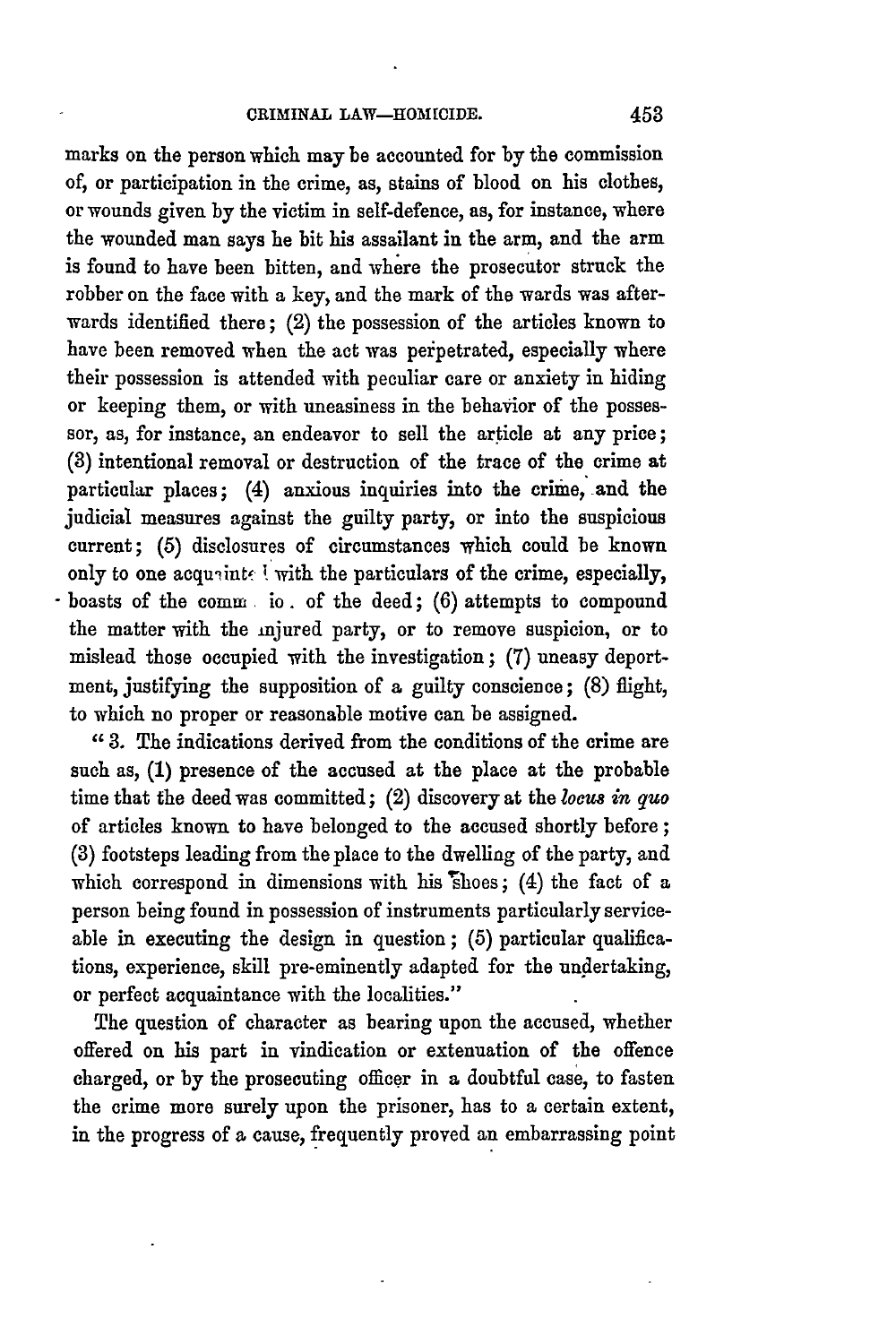to the practitioner: and this, perhaps, not so much from any uncertainty as to the rules of law upon the subject, as to a current opinion amongst the unlearned, that in some way or other, it may be forced into the trial of every prosecution, and used indiscriminately **by** either- side. Indeed, it is difficult to make a layman understand why the whole acts of a man's life, particularly those of a similar nature with which he is charged as a criminal, niay not be dragged into the contioversy, and made to tell in favor of his guilt or innocence. Indeed, in this respect the current of the civil law seems to run with the popular impression, and the general moral conduct of the alleged offender receives an examination, before a final conclusion is arrived at under that system. In this respect it differs entirely from the maxims of the common law, and the difference between them is carefully and accurately exhibited **by** our author. We quote here from the work on homicide, although the same point is accurately treated in the book on criminal law **:**

"It should be observed, however, that while evidence of distinct acts of crime is admissible when tending to show special malice to an individual, or the *scienter*, they cannot be received to prove a tendency to commit the particular class of crimes of which the defendant is accused, and, *d fortiori,'is* general evidence of such a tendency inadmissible. Thus, in England, it has been held, that on the trial of a person charged with an unnatural crime, it was not evidence to prove that the defendant had admitted that he had a tendency to such practices; and so on an indictment against an overseer on a plantation, for the murder of a slave, evidence as to the prisoner's general habits in punishing other slaves, is not admissible for the prosecution. It is at this point, indeed, that the common and the civil law diverge. In the first, the issue is, whether the defendant was guilty of the particular offence, and he advances to meet this issue with a presumption of general good character, which nothing but his own election can defeat. **INo** matter what independent crimes he may have been guilty of, or what infamy he may have incurred, unless he invite the investigation himself neither crime nor infamy can be advanced against-him. But under the civil law, the issue is not whether the accused com-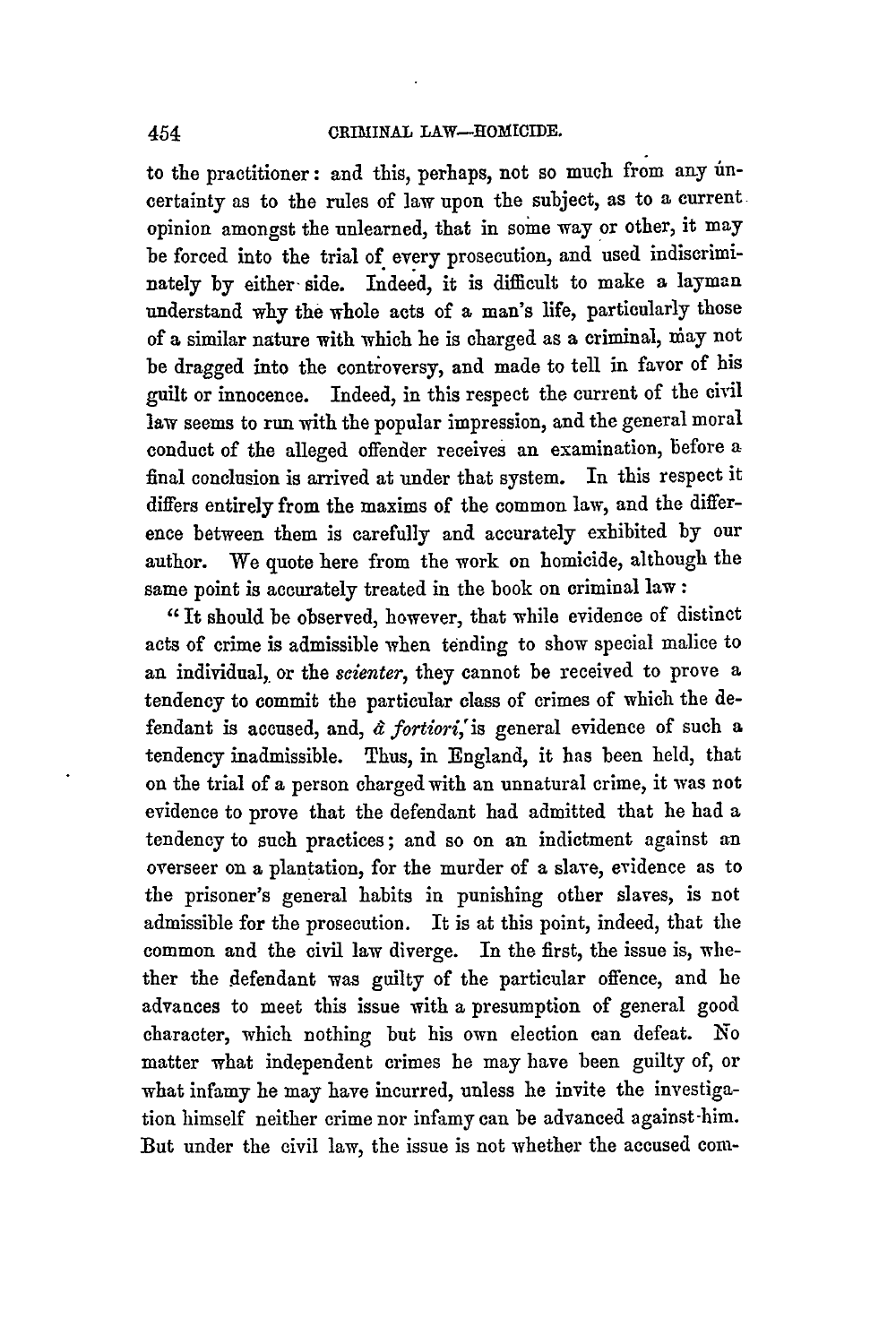mitted the particular offence, but whether his general guilt is such as to make his removal from society a general benefit. To this inquiry, the particular accusation is used merely as an avenue. Thus, **by** the common law, as has just been seen, the .court will check any attempt whatever to show that the defendant's character and antecedents were such as to exhibit a tendency to the particular crime charged; while on these points, by the civil law, the public prosecutor is encouraged to collect as great a mass of details as possible, and to spread it before the court at the outset. Of this distinction, a curious illustration is found in a case which has excited both popular and physiological speculation in Germany. A young woman, in the streets of Leipsic, one night was assaulted **by** a man in a cloak, who darting from behind a dark corner, struck into her arm, above the elbow, the blade of a small lancet, and having inflicted a slight wound, retreated. He was arrested, and in this country would har,, **b.** a tried for an assault and battery, unless he provoked a widening  $G$  the issue. But it had been rumored about a short time previously, that a very remarkable species of monomaniacs had lately made their appearance in Leipsic, called Mædchenschneiders, who were influenced **by** an uncontrollable propensity to plunge, skin-deep, into the arms of any young maidens whom they could meet, a small lancet. This was brought into the issue; and three questions were presented for investigation, on which a vast amount of physiological refinement, forensic skill, and judicial exposition were spent: 1st, did such a propensity exist; **2d,** had it been generally executed; and **3d,** was the defendant's moral tone and past history such as to make it probable that it would exert over him **a** control inconsistent with the convenience and the comities of society? These points, after protracted investigations, were determined against him, and he was convicted and sentenced accordingly.

**"A** precise counterpart to this, so far as the principle is concerned, occurs in the trial, in London, in 1789, of a man named Williams, who was possessed with a passion the same as that which beset the 'Mædchen Schneider.' When he was last arrested, he was met with a series of indictments which charged him with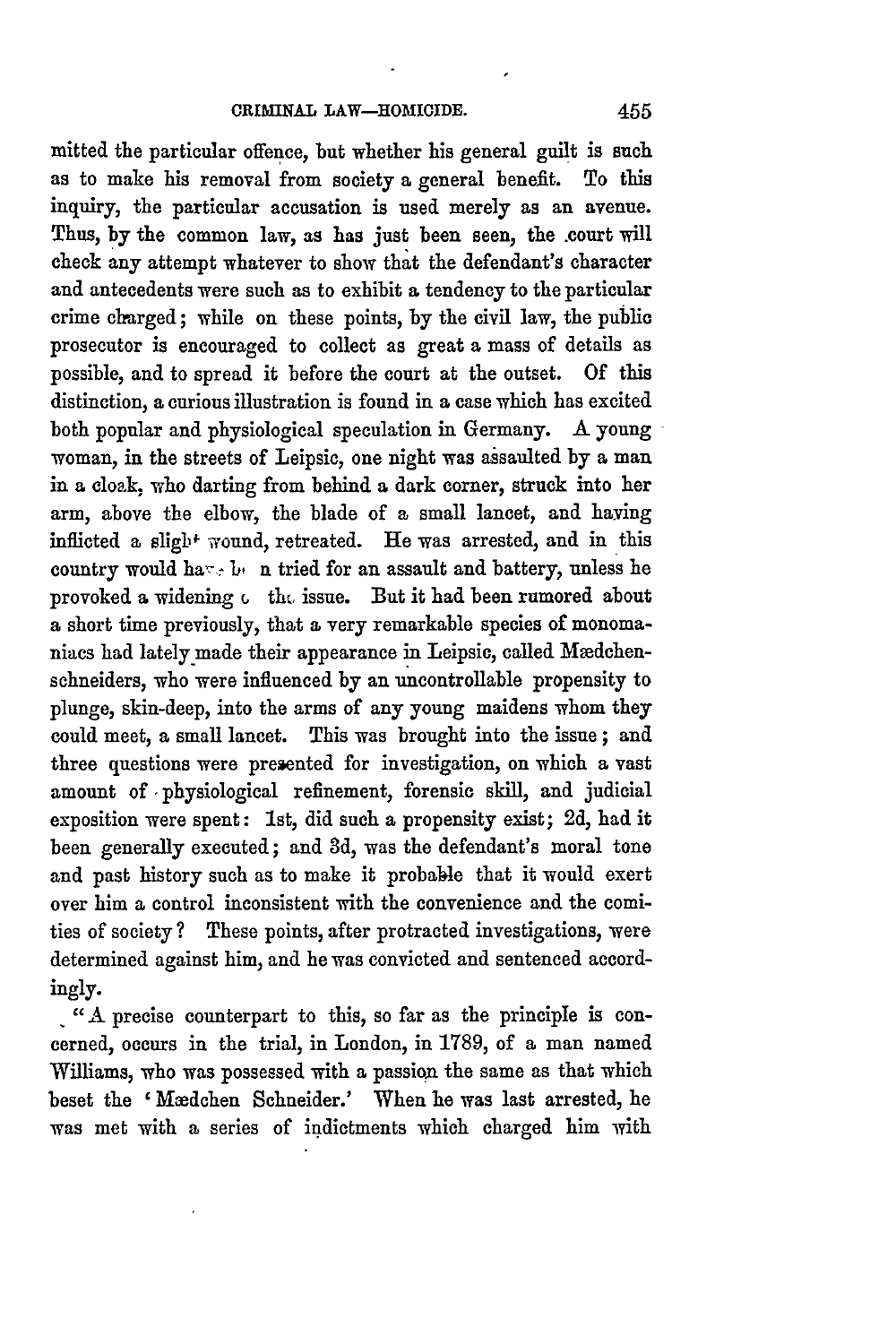assaulting, in the year **1789,** a variety of spinsters; it being averred, **by** way of description, in each case, that he did ' cut, tear and deface her silk gown,' and 'did cut, strike and wound her.' His manner of inflicting the wound was the same as that described in the text; but so artful and cautious were his movements that it was not until the public were enlisted in unferreting him **by** permanent advertisements, that he was at last detected. On the first trial he escaped on account of misdescription in the details; but he was remanded to wait his trial for the common assault, upon a number of which he was severally convicted. The narrow issue and brief evidence eaoh case presented, forms a vivid contrast to the elaborate and metaphysical investigation of the civil law. The prosecutrix was called, proved the assault, was followed by medical evidence of the wound, and such testimony as belonged to the *res gestce,* and then in the second and subsequent trials, the chairman said to the jury, 'you will endeavor, if possible, to forget every thing that passed even yesterday, and to treat this as a new offence; and to treat the prisoner, in your judgment upon him, as if you had never heard of him, but that he was now brought before you, charged with an assault, *proved only by one -witness,* but with certain corroborating circumstances.' On the first trial, Buller, J., who never forgot the great guarantees of the common law, was equally emphatic. ' You will totally lay aside every thing you may have heard before you came into this court, and consider the case coolly and dispassionately *on* the *evidence given.'"*

Of the mode in which technical matters are discussed we present the following as a good example, upon a point of some nicety. After stating the proposition, "that an acquittal on an indictment for the minor offence is generally no bar to a subsequent indictment for the greater," he proceeds **:**

"It has been frequently held in this country, that where, on an indictment for an assault, attempt, or conspiracy, with intent to commit a felony, it appeared that the felony was actually consummated, it was the duty of the court to charge the jury that the misdemeanor had merged, and that the defendant must be acquitted.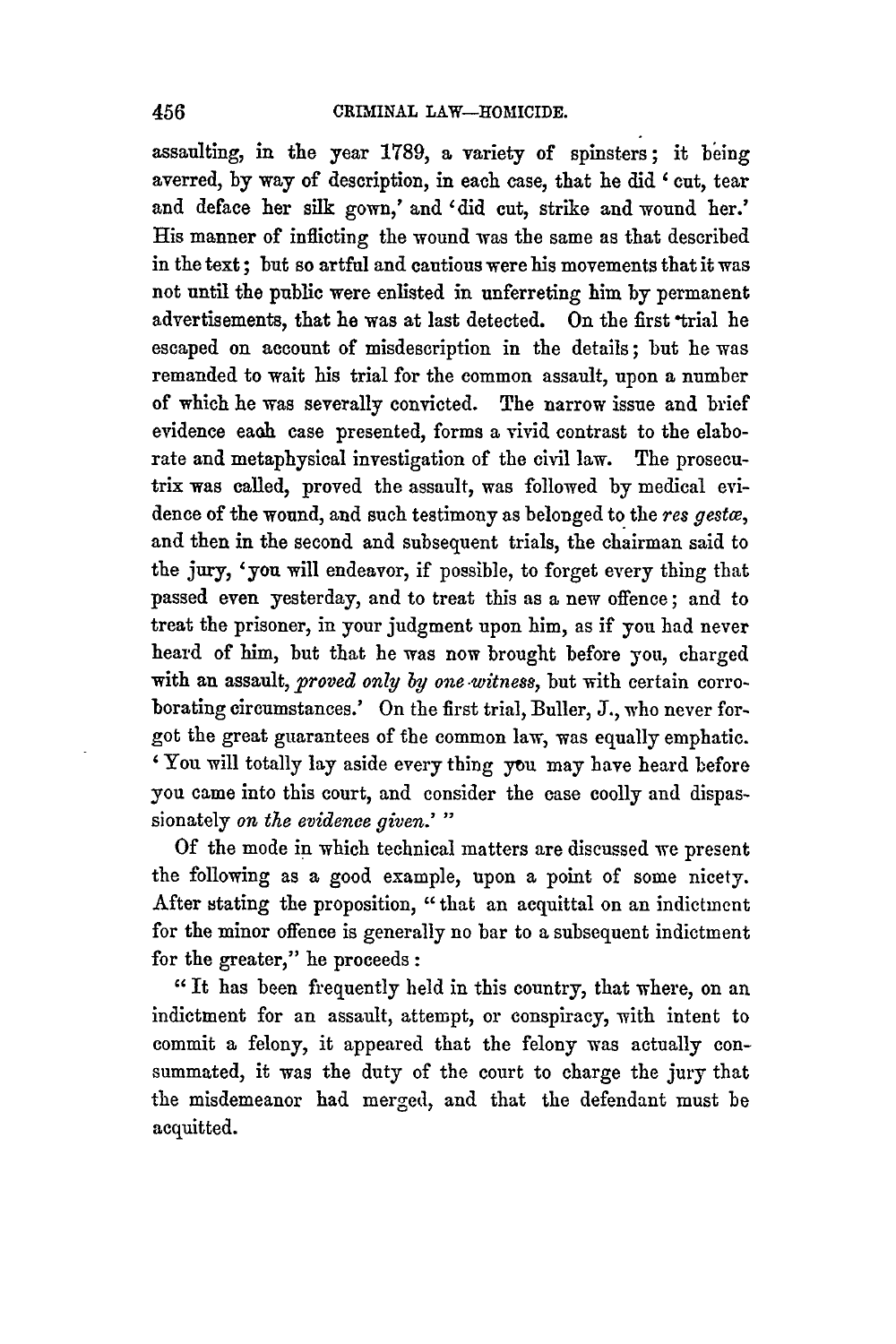"It used to be supposed, from the casual remarks of old text writers, that the common law rule was, that whenever a lesser offence met a greater, the former sank into the latter; and hence, in a large class of prosecutions, the defendant would succeed in altogether escaping conviction, by a subtle fiction having no origin either in common sense or necessity. Conceiving, however, the principle to be too deeply settled to be overruled, the courts of Maine, Massachusetts, New York and Pennsylvania, as has been seen, have held, that where a felony was proved, the defendant was to be acquitted of the constituent misdemeanor, 'and though the notion was sturdily resisted elsewhere, it has taken deep and general root. The result has been the accumulation of pleas of *autrefois acquit,* in which, through the labyrinth of subtleties thus opened, the defendant has frequently escaped. But lately, on two solemn occasions, all the judges of England have agreed that the doctrine, that a misdemeanor, when **a** constituent part of a felony merges, has no footing at common law: that the statutory misdemeanor of violating a young child did not merge in rape; nor a common law conspiracy to commit a larceny, in the consummated felony. The bearing of these cases on the question of *autrefoia acquit is* thus stated **by** Lord Denman, C. **J.** *'* The same act may be part of several offences: the sane blow may be the subject of inquiry in consecutive charges of murder and robbery. The acquittal on the first charge is no bar to a second inquiry, where both are charges of felony; neither ought it to be when the one charge is of felony and the other of misdemeanor. If a prosecution for **a** larceny should occur after a conviction for a conspiracy, it would be the duty of the court to apportion the sentence for the felony with reference to such former conviction.'

"Cases frequently arise where two offences are committed **by** the same act, and where an acquittal on the one is interposed on the prosecution of the other. Where the act is indivisible, as where **a** man is at the same time guilty of a riot and of the breaking up of a religious meeting, or of uttering and of selling forged notes, under the statute, the acquittal, in one case, is a bar to the other; but where the act is separable into two distinct branches, as where a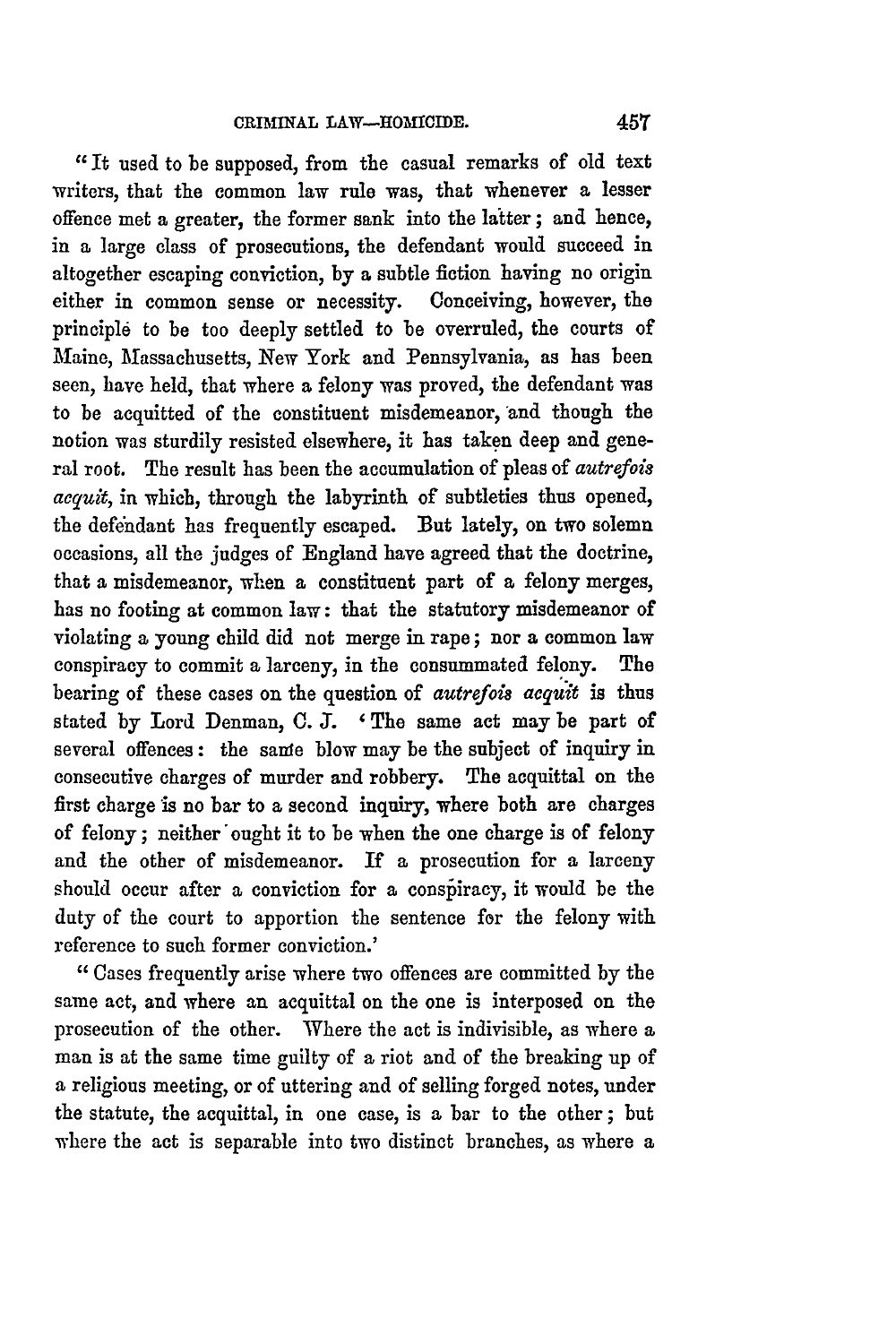man at the same time assaults two persons, or steals a horse and a saddle together, he may be convicted on separate indictments for each offence. Thus, in Massachusetts, where, to an indictment for receiving stolen goods which were the property of **A.,** the defendant pleads in a bar, a former indictment, conviction and judgment for receiving stolen goods, the property of B., and then alleges that the two parcels were received **by** him of the same person, at the same time, and in the same package, and that the act of receiving them was one and the same, the plea was held insufficient. But in cases of felony, where one of the offences is a necessary ingredient or accompaniment of the other, and where the State has selected and prosecuted it to conviction, it is said there can be no further prosecution on the other."

The most marked distinction between the criminal law of the United States and England, is undoubtedly the division which has been made in most of the States, of the crime of murder into various degrees. The Pennsylvania Act of 1794, creating these grades, necessarily led into an accurate examination of the whole law of homicide, and rendered it incumbent on those charged with the administration of justice, whilst bound **by** the humane sentiments which dictated its enactment, on the one hand, not so to narrow its meaning within such limits as should render its provisions practically abortive, on the other hand, not to widen its interpretation so as to peril the security which each one reposes in the law, as the guardian and protector of his person from violence. The task was one of no ordinary difficulty, but it was well performed, and the decisions which have been made, as well in our own State as in others of the Union who have imitated our example in this particular, have built up a system, which is so well arranged, accurately defined, encumbered with so few technicalities, and so thoroughly digested that the skillful practitioner finds but little difficulty, after hearing the statement of facts, in determining in which degree the offence is to be classed. A summary of the distinctions between these grades of crime is thus given:

*"In* fine, wherever the deliberate intention is to take life, and death ensues, it is murder in the first degree; wherever it is to do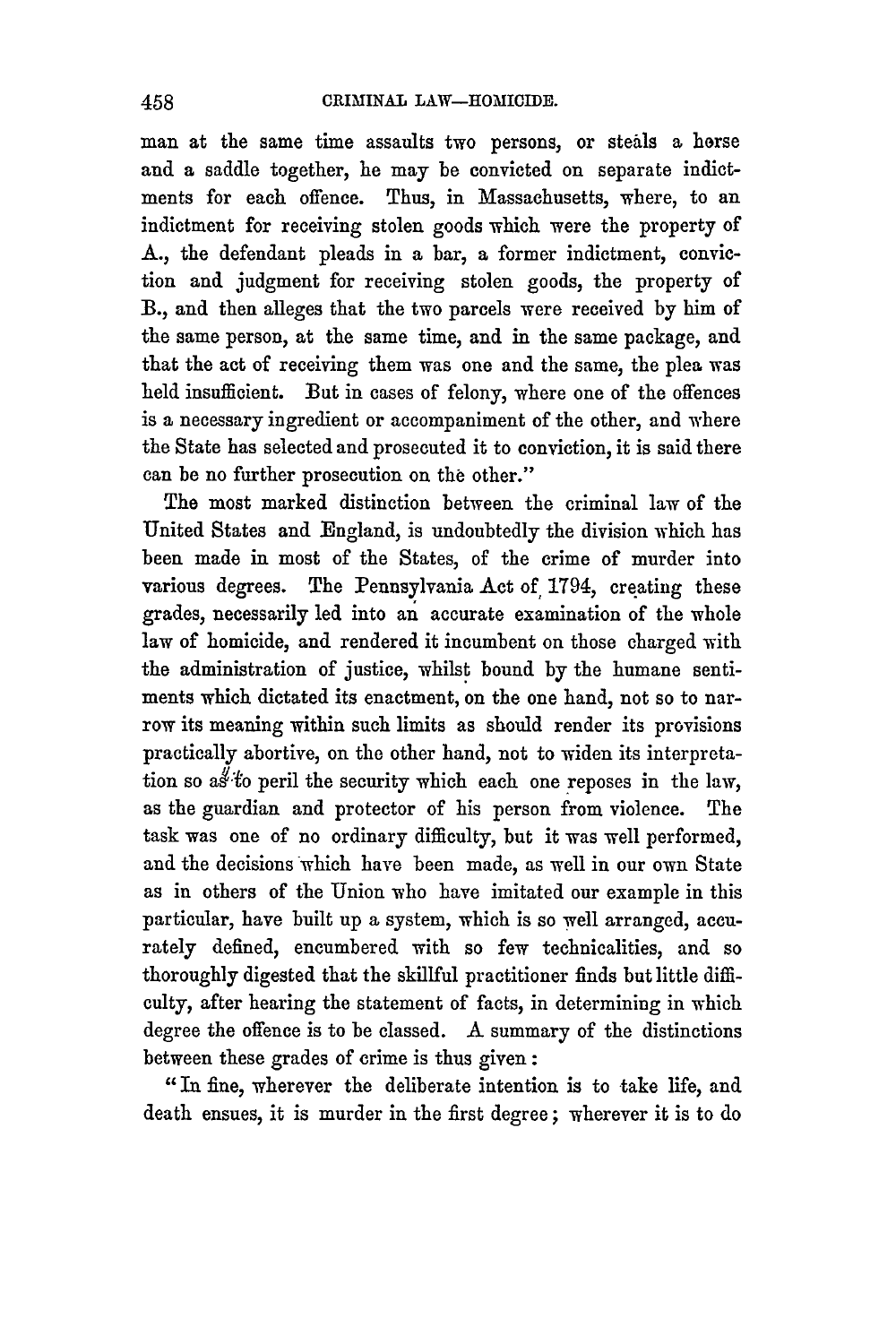bodily harm or other mischief, and death ensues, it is murder in the second degree **;** while the common law definition of manslaughter remains unaltered.

"But however clear may be the distinction between the two degrees, juries not unfrequently make use of murder in the second degree as a compromise, when they think murder has been committed, bit are unwilling, in consequence of circumstances of mitigation, to expose the defendant to its full penalties. In such cases, courts are not disposed to disturb verdicts, but permit them to stand, though technically incorrect. Thus, where **S.** having conceived and declared a design to kill P., the parties met afterwards in front of S.'s own house, and a quarrel ensued, in which **S.** gave the first offence; **P.** proposed a fight; upon which **S.** retired for a very brief time into his own house, armed himself with a loaded pistol, which he concealed in his pocket, and instantly returned so armed to the scene of quarrel; then **'.** threw a brick at **S.,** which did not hit him, but falling short **(** him, broke, and a small fragment struck S.'s child, standing within his own door, who cried out, and **S.** hearing his child cry out, but without looking to see whether he was hurt or not, exclaimed, ' He has killed my child and I will kill him,' advanced towards P., deliberately aimed and fired the pistol at him, then retreating with his face towards **S.,** and the shot took effect and killed P. **A** verdict of murder in the second degree being rendered, the court refused to set it aside.

"There are, however, certain features which, in cases of deliberate homicide, draw forth, generally from the court's instructions to the jury, that **by** them a deliberate intent to take life is shown. Where a man makes use of a weapon likely to take life; where he declares his intentions to be deadly; where he makes preparations for the concealing of the body; where, before the death, he lays a train of circumstances which may be calculated to break the surprise, or baffle the curiosity which would probably be occasioned **by** it; where, in any way, evidence arises which shows a harbored design against the life of another ;- such evidence goes a great way to fix the grade of homicide at murder in the first degree. Thus, where the defendant struck the deceased violently on the head with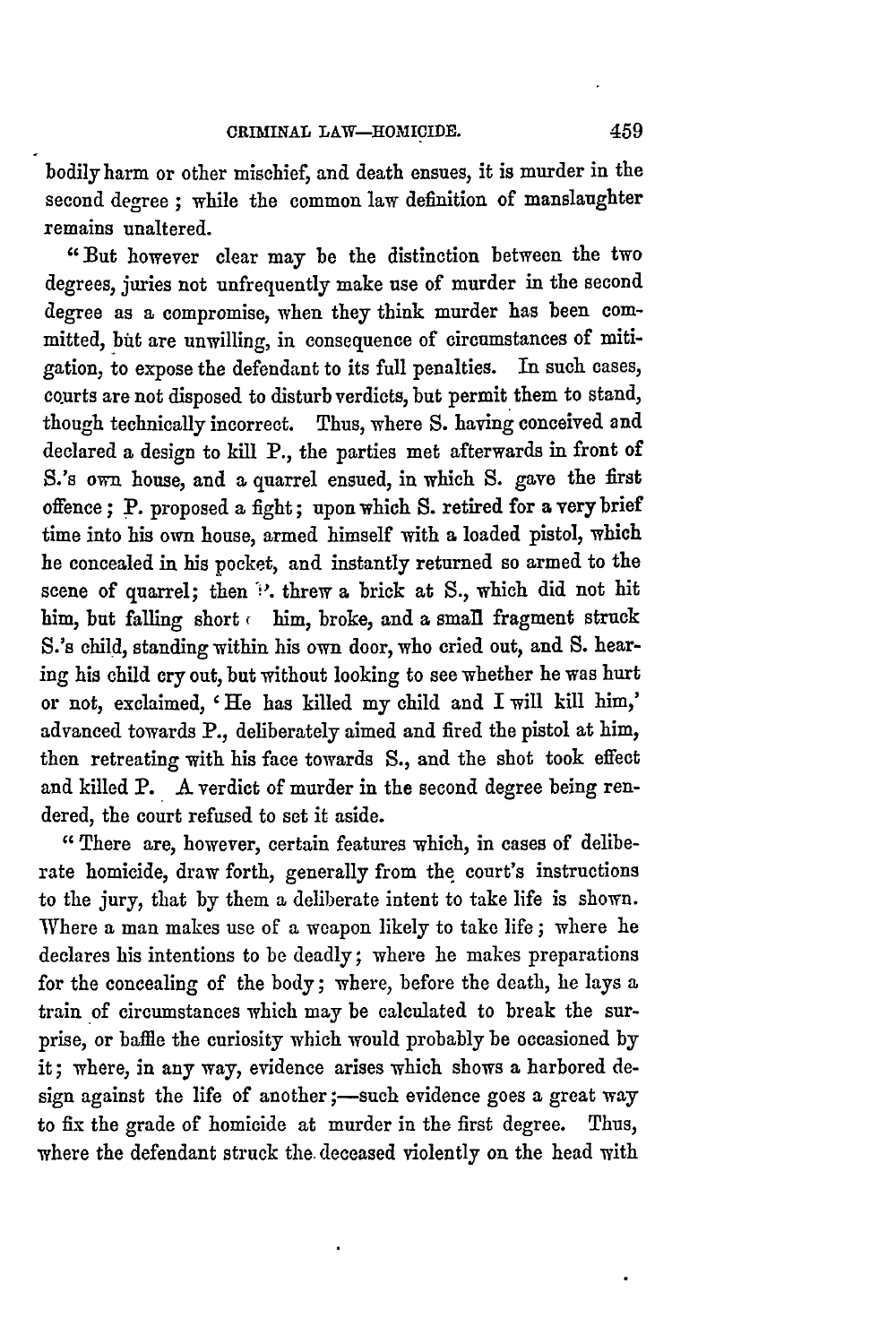a sharp and heavy axe, it was held murder in the first degree, deliberation being shown; and it was said **by** M'Kean, **0. J.,** 'Let it be supposed that a man, without uttering a word, should strike another on the head with **an** axe, it must, on every principle **by** which we can judge human actions, be deemed a premeditated violence.' Where a man loaded a pistol, took aim at, and shot another, it was held murder in the first degree. If one man shoot another through the head with a musket or pistol ball,-if he stab him in a vital part with a sword or dagger,-if he cleave his scull with an axe, or the like,--it is almost impossible for a reflecting and intelligent mind to come to any other conclusion than that the perpetrator of such acts of deadly violence intended to kill. Where the defendant deliberately procured **a** butcher's knife, and sharpened it for the avowed purpose of killing the deceased; where he concealed a dirk in his breast, stating, shortly before the attack, that he knew where the seat of life was; where he thrust a handspike deeply into the forehead of the deceased; the presumption was held to exist, that the killing was willful. But it is not necessary, to warrant a conviction of murder in the first degree, that the instrument should be such as would necessarily produce death. Thus, where the weapon of death was a club not so thick as an axehandle, the jury, under the charge of the court, rendered a verdict of murder in the first degree, it appearing that the blow was induced **by** a deliberate intention to take life. The same presumption of intention is drawn with still greater strength from the declared purpose of the defendant. Thus, where the prisoner, a negro, said he intended 'to lay for the deceased, if he froze, the next Saturday night,' and where the homicide took place that night; where it was said, *'* I am determined to kill the man who injured me;' where the prisoner had declared, the day before the murder, that he certainly would shoot the deceased; where, in another case, the language was, 'I will split down any fellow that is saucy;' where the prisoner rushed rapidly to the deceased, and aimed at **a** vital part; where a grave had been prepared a short time before the homicide, though the deceased was not ultimately placed in it, the whole plan of action being changed; in each of these cases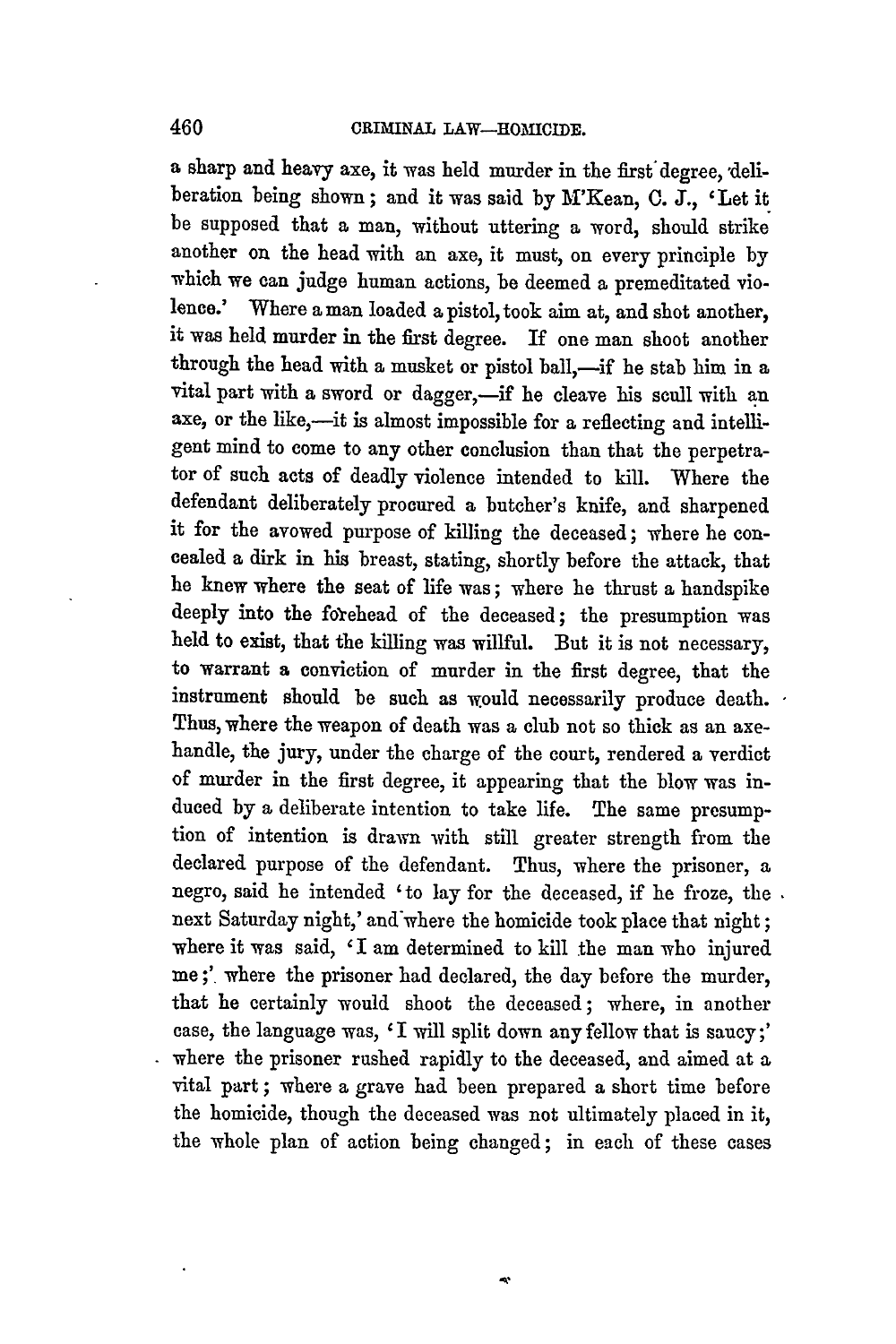it was held murder in the first degree. It must be noticed that premeditation, in the eye of the law, has no defined limits; and if a design be but the conception of **a** moment, it is as deliberate, so far as judicial examination is concerned, as if it were the plan of years. If the party killing had time to think, and did intend to kill, for a minute, as well as **an** hour or a day, it is a deliberate, willful, and premeditated killing, constituting murder in the first degree. The evidence **by** which intent can be proved or inferred has already been fully considered."

Our author has not failed to treat skillfully another question, which has been greatly mooted, and in which the respective rights of the court and jury, instead of being made to harmonize, have frequently been suffered to clash. **A** looseness of practice has **to** a certain extent prevailed, in ascertaining whether the jury are, in criminal cases, judges of the law as well as of the facts, and it has often been confidently asserted, that both trusts are committed to their final decision. This impression has gradually been effaced, and the modern tendency which it is hoped may prevail, has been, as well in criminal as in civil offences, to limit the rights of the jury to a decision of the facts of the case, under the direction of the court as to the law. Says our author:

"Whenever, and as often as the finding of **a** jury is in point of law against the charge of the court, a due regard to public justice requires that the verdict should be set aside. On this principle, it is true, the doctrine of *autrefois acquit* grafts an important exception; but this exception arises, not from the doctrine sometimes that the jury are the judges of law in criminal cases, but from the fundamental policy of the common law, which forbids a man, when once acquitted, to be put on a second trial for the same offence. When a case is on trial, the great weight of authority now is, that the jury are to receive, as binding on their consciences, the law laid down **by** the court; and after a conviction it is hardly doubted in any quarter that if the verdict be against the law it will be set aside.

**"1For** some time after the adoption of the federal constitution, a contrary doctrine, it is true, was generally received. In many of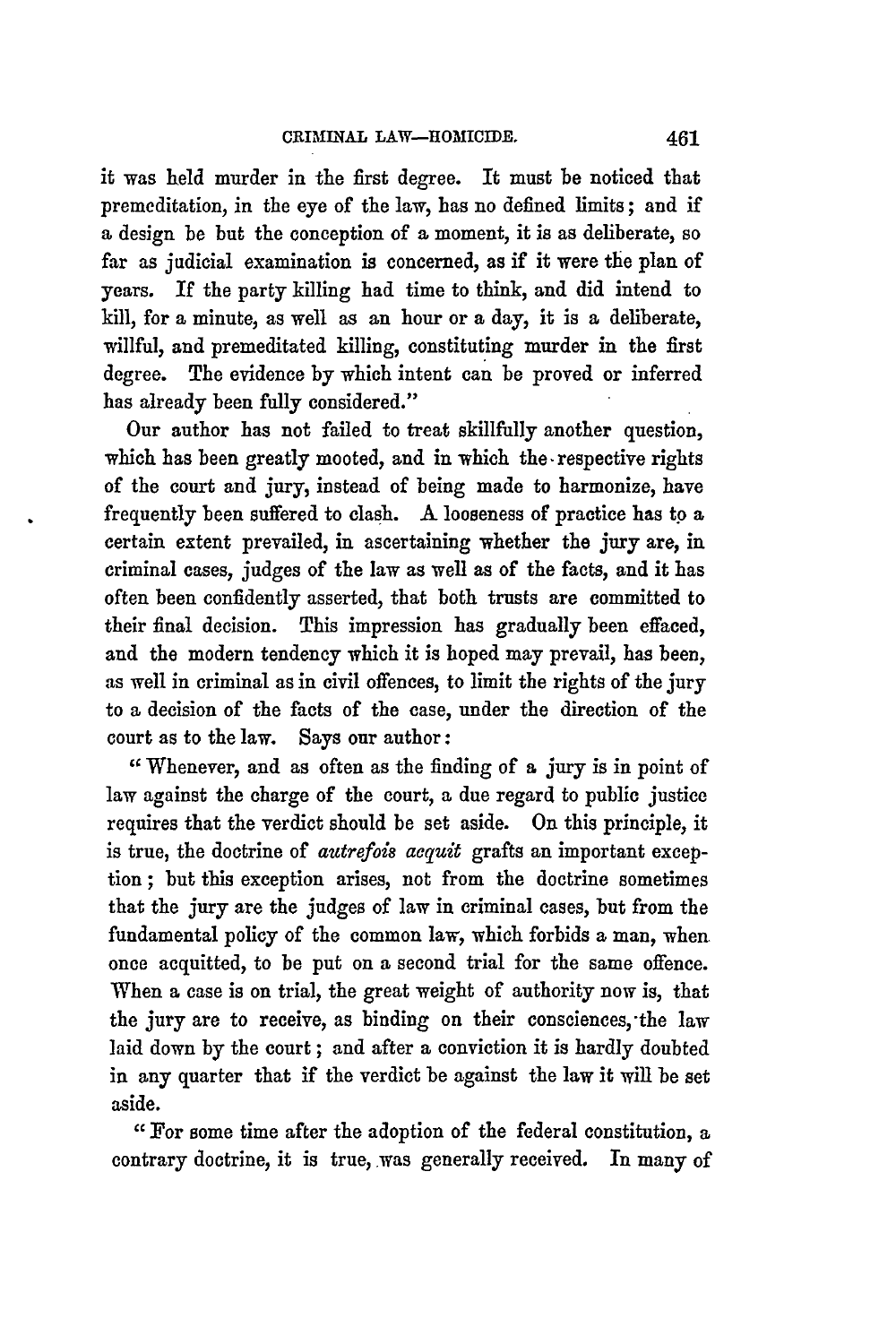the States, the arbitrary temper of the colonial judges, holding office directly from the crown, had made the independence of the jury in law as well as in fact of much popular importance. Thus John Adams, in his diary for February 12, **1771,** in a passage which is probably either an extract from or memorandum of a speech before the colonial legislature, urges that in the then state of things, public policy demanded that not only in criminal but in civil cases juries should be at liberty to take the law in their own hands. It is not to be wondered at, therefore, that the early judges both of the federal and state courts should have continued for some time to assert a doctrine which, before the Revolution, they had found so necessary for protection against oppression and persecution. To this may be added what in another place has been noticed more fully, that the Federal Supreme Court in particular, which was for some years so deeply immersed in politics, as to withdraw from its judicial duties most of its interest and a large part of its attention, was unwilling to assert any prerogative which might draw odium on itself, or expose the new constitution to any additional shock. Hence it was that Judge Chase not only broadly denied that the courts had any power to pronounce on the unconstitutionality of statutes, but over and over again declared that the Supreme Court was to be treated as possessed only of such powers as the legislature might from time to time impart to it. At the very time that this eminent butarbitrary judge,-(whose arbitrariness, however, was much more of the temper than of the understanding, always impetuous in asserting authority, always backward in assuming jurisdiction,) was keeping the bar in an uproar by his assaults on counsel and witnesses, he was prompt in conceding to the jury as good a right to judge of the law as he had himself. Thus in Fries' case he said, 'The jury are to decide on the present and in all criminal cases, both the law and the facts, on their consideration of the whole case.' 'If, on consideration of the whole matter, law as well as fact, you are convinced that the prisoner is guilty, &c., you will find him guilty.' No better illustration of Judge Chase's character can be found than in the fact, that in the very case where he thus recognized the power of the jury over the law, he suc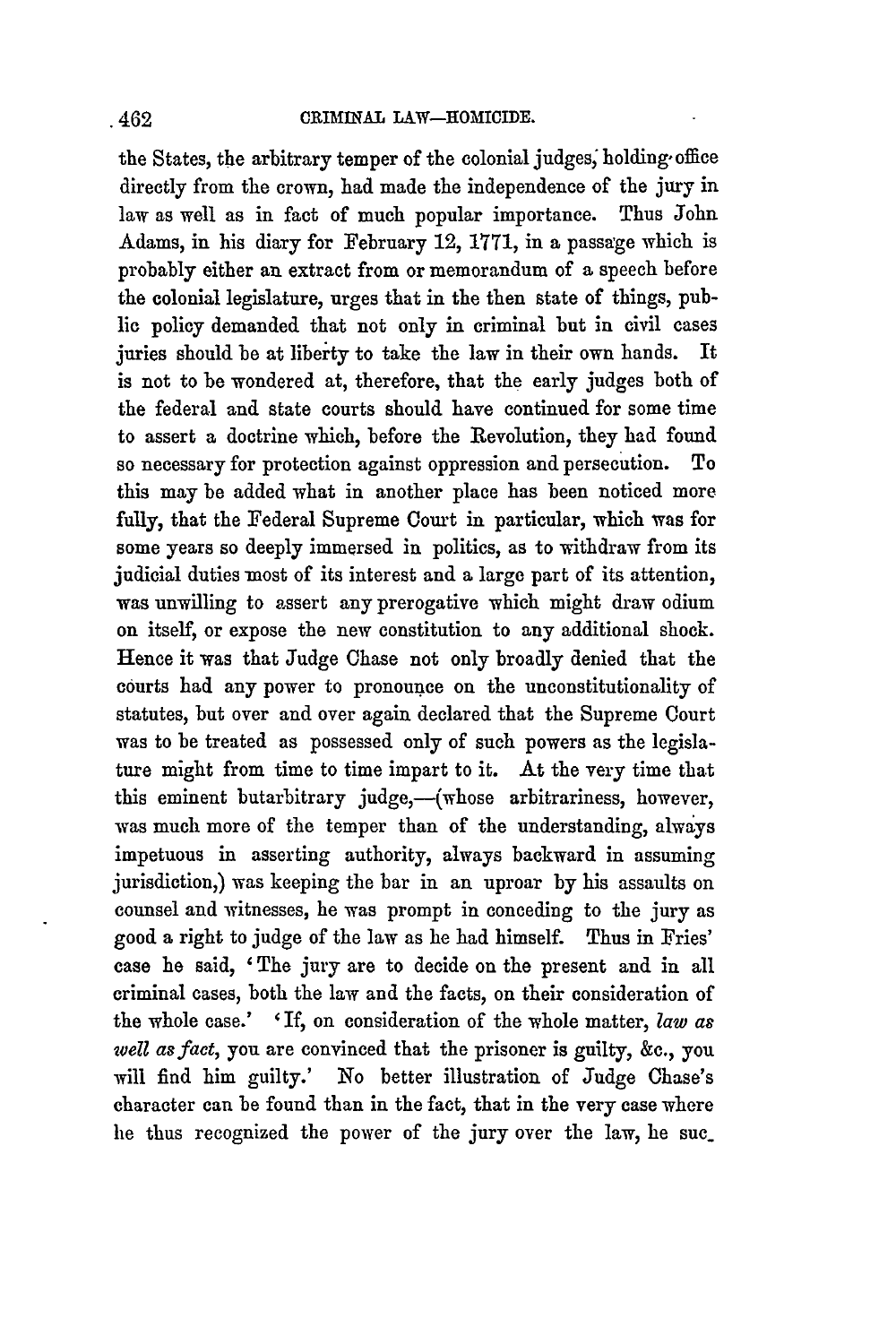ceeded, by stopping counsel when they undertook to dispute the law he laid down, in raising a turmoil, which ended in his own impeachment.

"That Judge Chase was not peculiar in his view, appears from the testimony taken during Judge Chase's trial, of Mr. Edward Tilghman, **a** lawyer not only of great eminence, but of political sympathies which would have kept him from any ultra democratic tendencies. ' The court generally hear the counsel at large, on the law, and they are permitted to address the jury on the law and on the fact; after which the counsel for the State concludes; the court then states the evidence to the jury, and their opinion of the law, but leaves the decision of both law and fact to the jury.' To the same effect, also, is Mr. Hays' evidence as to the state of practice at the time, in Virginia.

 $\mathbb{Z}^{\mathbb{Z}}$ 

"But it was not long before it was found necessary, if not entirely to abandon the rule, a least practically to ignore it. If juries have any moral right to  $\epsilon$  strue the law, it became essential to know what was the construction they would adopt; and the most strenuous advocates for the abstract doctrine soon confessed that the notions of juries even on fundamental questions, varied so much that it was difficult to report, much more to systematize them. And yet, if it Were really settled that a jury's view of the law of **a** case was authoritative, it was vital to the community to know what such view was. Take, for instance, the statutory cheats growing out of the laws abolishing imprisonment for debt. The tendency of legislation in late years, has been to relieve a debtor from imprisonment in all cases except where a willful false pretence is the consideration for the debt, or where there has been a subsequent fraudulent disposal of the acquired property. The tendency of judicial decision is to construe these exceptions strictly, and to hold that to entitle a creditor to avail himself of them, he must show that he had not the opportunity of detecting the false pretences at the time,-that it related to an alleged existing fact,-or that the property secreted was actually and fraudulently detached from an honest and vigilant execution. These views are well known to the community; they enter into every contract, and are binding with